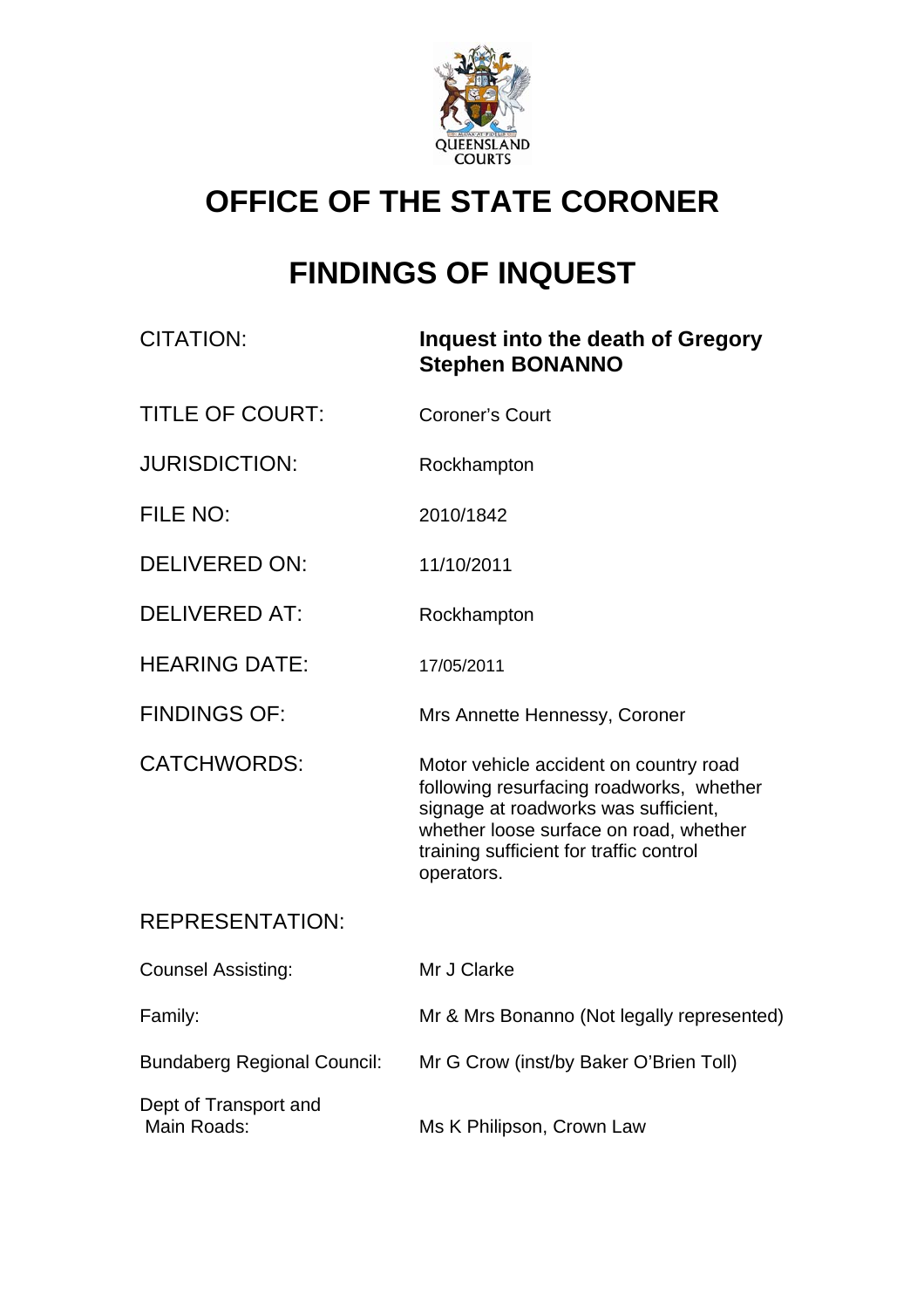These findings seek to explain, as far as possible, how the motor vehicle incident of the  $1^{ST}$  June 2010 occurred in which Mr Bonanno died. As a result of the evidence in this matter, recommendations may be made regarding matters connected to the death with a view to improving public safety and reducing the likelihood of deaths occurring in similar circumstances in the future.

I express my sincere condolences to the family and friends of Mr Bonanno.

### *THE CORONER'S JURISDICTION*

- 1. The coronial jurisdiction was enlivened in this case due to the death of Mr Bonanno falling within the category of "*a violent or otherwise unnatural death"* under the terms of s8(3)(b) of the Act. The matter was reported to a Coroner in Rockhampton pursuant to s7(3) of the Act. A coroner has jurisdiction to investigate the death under Section 11(2), to inquire into the cause and the circumstances of a reportable death and an inquest can be held pursuant to s28.
- 2. A coroner is required under s45(2) of the Act when investigating a death, to find, if possible:-
- the identity of the deceased.
- how, when and where the death occurred, and
- what caused the death.
- 3. An Inquest is an inquiry into the death of a person and findings in relation to each of the matters referred to in section 24 are delivered by the Coroner. The focus of an Inquest is on discovering what happened, informing the family and the public as to how the death occurred, but not on attributing blame or liability to any particular person or entity.
- 4. The coroner also has a responsibility to examine the evidence with a view to reducing the likelihood of similar deaths. Section 46(1) of the Act, authorises a coroner to "*comment on anything connected with a death investigated at an inquest that relates to* – *(c) ways to prevent deaths from happening in similar circumstances in the future."* Further, the Act prohibits findings or comments including any statement that a person is guilty of an offence or civilly liable for something.
- 5. Due to the proceedings in a Coroner's court being by way of inquiry rather than trial, and being focused on fact finding rather than attributing guilt, the Act provides that the Court may inform itself in any appropriate way (section 37) and is not bound by the rules of evidence. The civil standard of proof, the balance of probabilities, is applied. All interested parties can be given leave to appear, examine witnesses and be heard in relation to the issues in order to ensure compliance with the rules of natural justice. In this matter, the family of Mr Bonanno, Bundaberg Regional Council and Department of Transport and Main Roads were represented at the Inquest.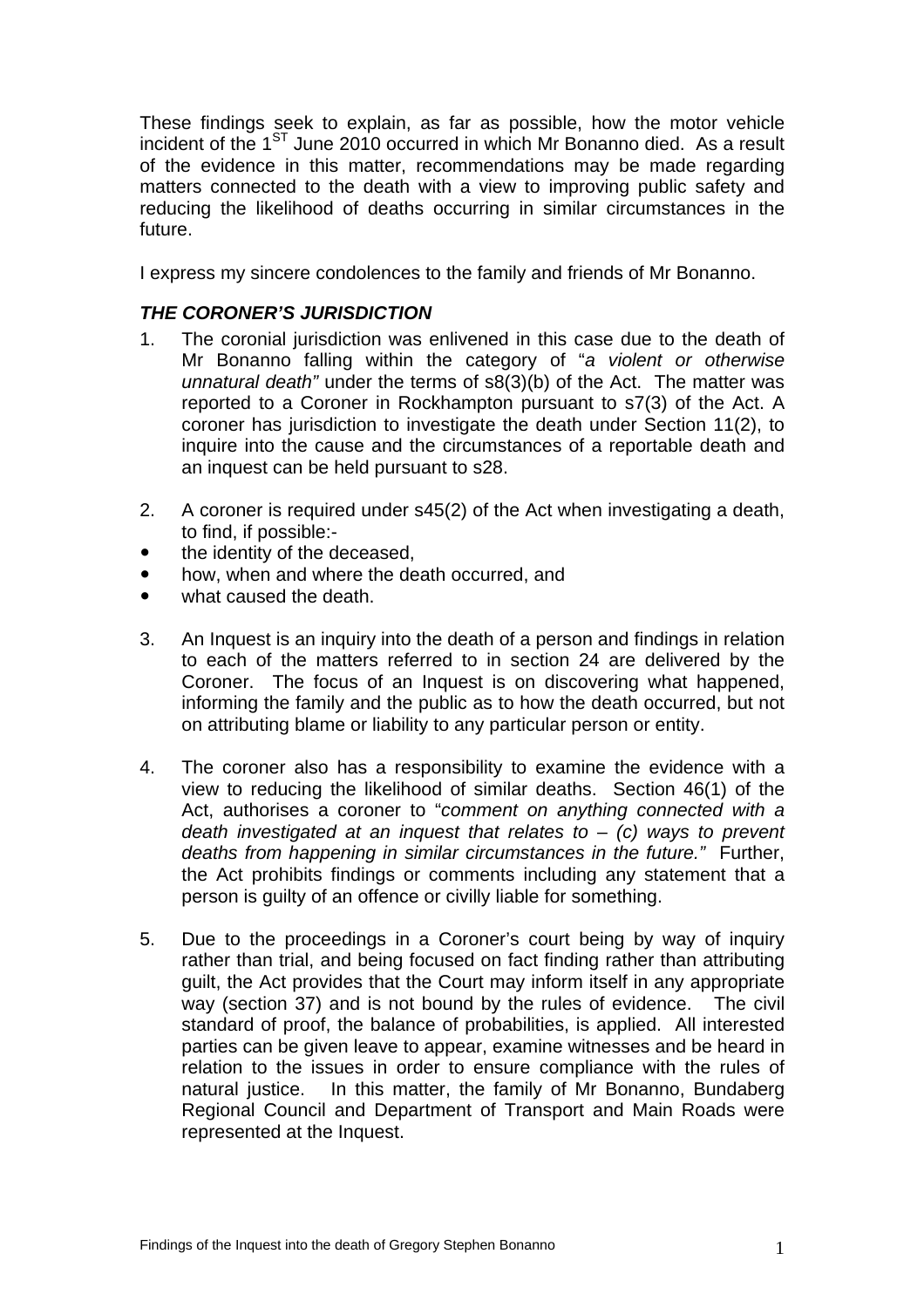6. I will summarise the evidence in this matter. All of the evidence presented during the course of the Inquest and the exhibits tendered have been considered even though some aspects of the evidence may not be specifically commented upon. I have also given full consideration to the submissions of the parties represented at the Inquest.

## *THE ISSUES*

- A. The identity of the deceased, when, where and how he died and what caused the death;
- B. Whether the condition of the Mount Perry Road following roadworks was safe;
- C. Whether the signage around the site of the roadworks was adequate to warn motorists of the roadworks; and
- D. Whether the manner of driving of the deceased contributed to the incident.

### *THE EVIDENCE*

- 7. Mr Bonanno died on 1 June 2010, aged 22, as a result of multiple injuries sustained when his vehicle left the Gin Gin – Mount Perry Road, Moolboolaman, collided with trees and was incinerated, at approximately 7.00pm. He was the sole occupant of his vehicle, a 2008 Holden V8 SS Commodore utility.
- 8. Police investigations into the death had established that there were no witnesses to the incident, nor were there any witnesses who had observed Mr. Bonanno's manner of driving on that afternoon/evening. Investigations concluded that he had left his parent's business premises, "Berajondo Earthmoving" North Bundaberg at approximately 6.30pm and was travelling to the home of Ms. Dingle (to whom he had proposed marriage the evening before) at Arvale Road, Mount Perry. Ms. Dingle expected Mr. Bonanno to arrive within about one hour of departure.
- 9. The investigation conducted by Snr Const Russell White (who had completed the basic Traffic Accident Investigation Service course) excluded lighting, weather, vehicle defect, intoxication or fatigue as potential contributing factors to the traffic incident. He concluded that the speed of operation of the vehicle and the freshly repaired road surface Mr. Bonanno drove over immediately before losing control of his vehicle were the obvious contributing factors.
- 10. It appears from the evidence of the investigating police that Mr. Bonanno's vehicle travelled through the start of the repaired road (which was of a length of approximately 28 metres), and applied his brakes, engaging his Anti-lock Braking System. Striations consistent with that braking system at the western end of the patch were evident on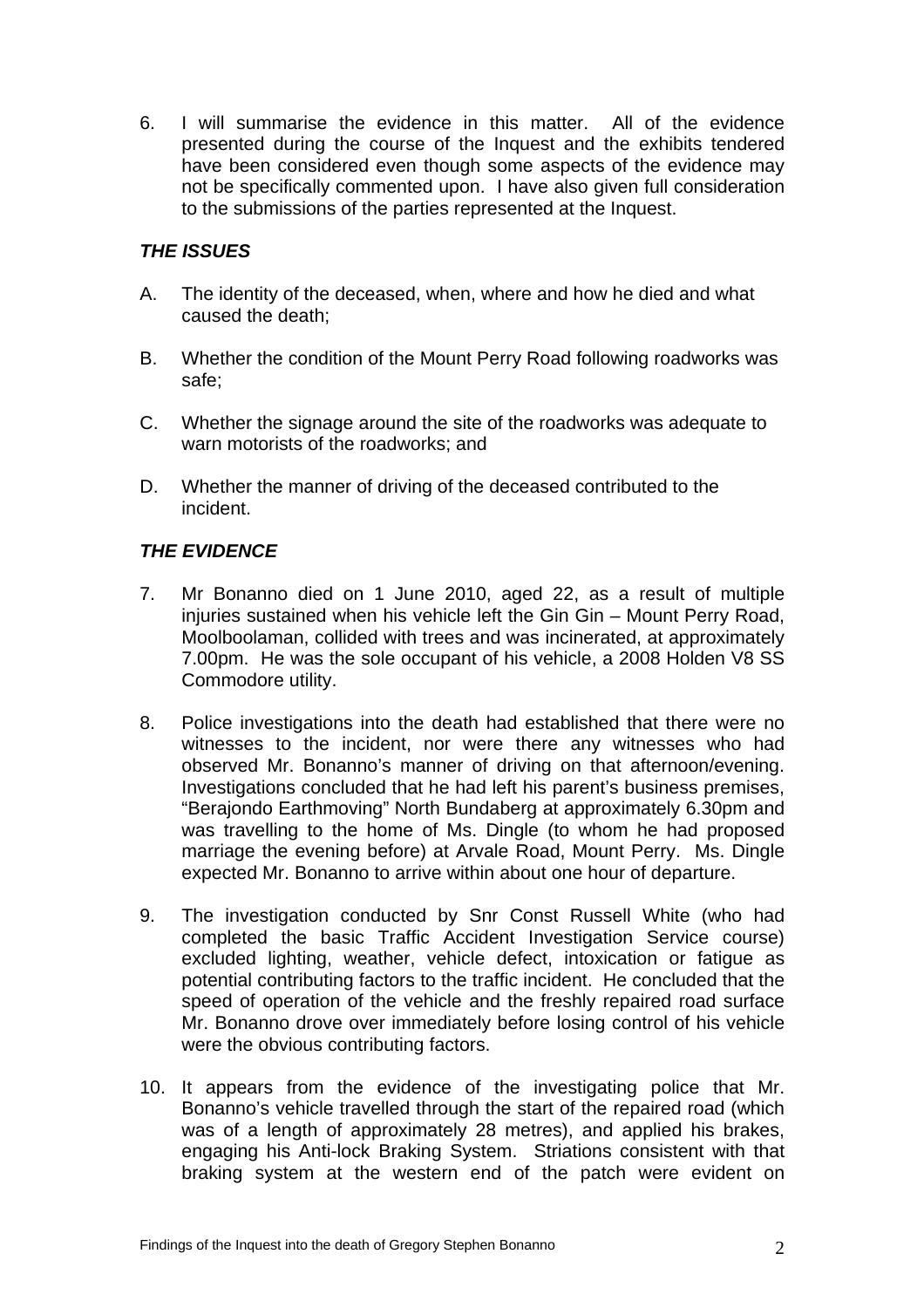inspection of the scene. Mr. Bonanno's vehicle then appears to have left the road to the left/passenger side, before returning to the road and going into a broadside 'yaw'. The friction tyre marks are consistent with the vehicle then sliding sideways with the passenger side prominent, travelling over the double white lines, and leaving the road on the immediate left hand bend. It was apparent that little or no appreciable effective braking of the vehicle occurred, with the vehicle having lost control when the brakes were applied in the loose surface.

- 11. There was no definitive evidence able to be obtained about the speed at which Mr. Bonanno was operating his vehicle. Evidence about how long it had taken him to reach that point in the road on that night, or the fact he had been detected speeding on other occasions, does not provide clear evidence about the speed he was travelling at when he encountered the repaired patch. However, it should be noted that Snr Const White also referred to the catastrophic damage caused to the vehicle in the impact with the trees, and the evidence of other drivers who were able to maintain control of their cars at speeds of 100-110 km/hr on that road.
- 12. In the circumstances of this inquiry, it is clear that the issues requiring examination are the extent to which the factors of speed, the changed traffic conditions, and the adequacy of the signage alerting a driver in Mr. Bonanno's position to the changed road surface, contributed to the incident.

#### **Roadworks and Signage**

- 13. On 1 June 2010 a road maintenance crew of the Bundaberg Regional Council who conducted repairs of the road near the incident site, in accordance with the Council's 2009-2010 Road Maintenance Performance Contract (RMPC Scheme) with the Department of Transport and Main Roads.
- 14. The RMPC scheme is used by the Department to assist in its delivery of routine maintenance requirements for Queensland roads. The scheme provides for standard requirements for various types of road maintenance work. The contracts are traditionally given to local government authorities and RoadTek although private contractors are also used.
- 15. Work commenced at 6.30 am under Mr. James Watson who was the leading hand/supervisor of the crew. The work involved resurfacing a patch of the westbound lane towards Mount Perry. The existing road was excavated, filled, compacted, sprayed with bitumen emulsion, rolled, wet and swept with hand brooms to remove loose stones/gravel. Clause 14.6 of the Main Roads Specification (MRS) 11.11 required "all excess aggregate to be lightly swept an/or vacuumed from the pavement surface without dislodgment of the embedded aggregate".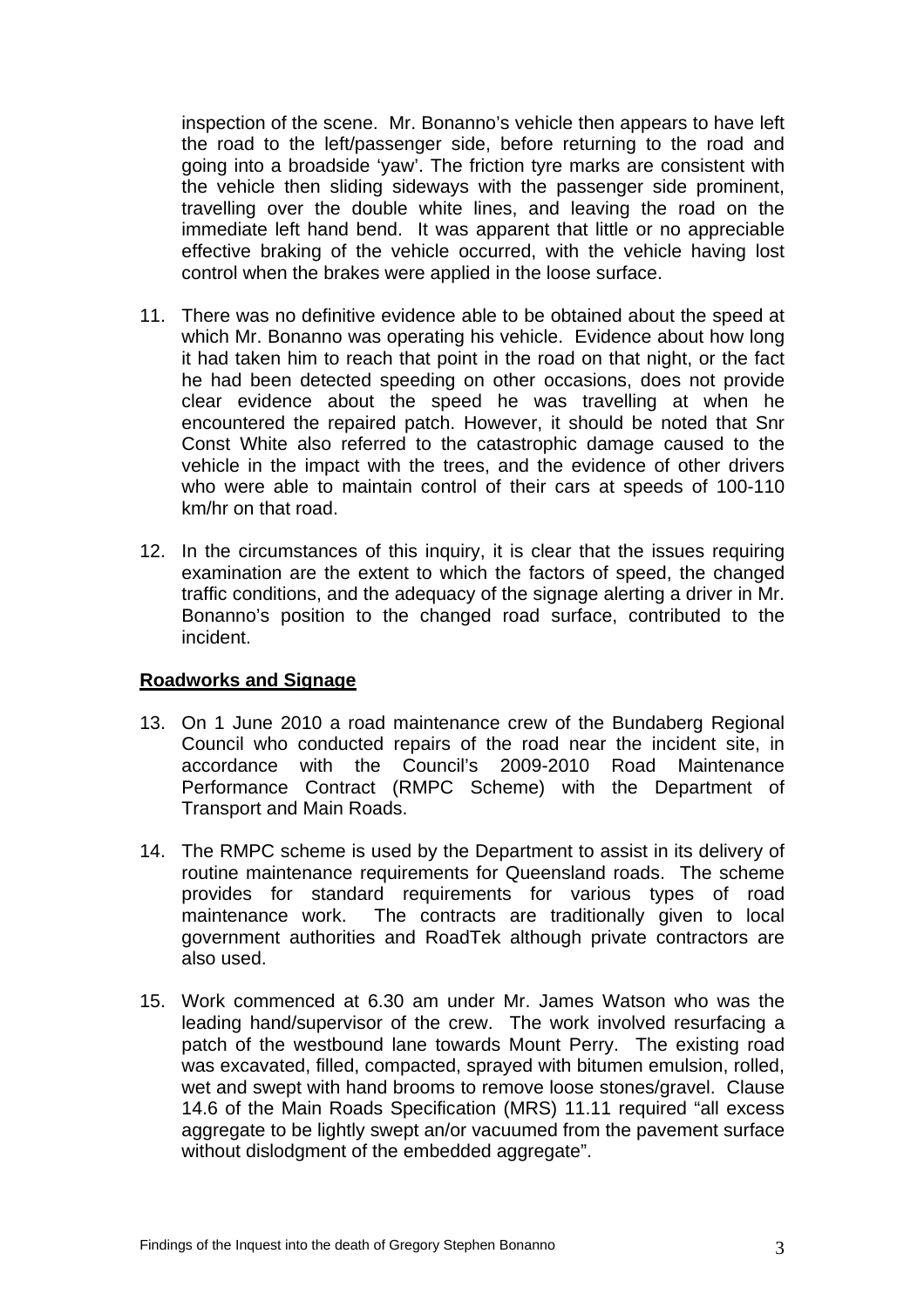- 16. At the time, it was a matter of discretion for the contractor (in this case the Council), after conducting a risk assessment, to determine whether signage, including a speed restriction, was required at the site of the works. Mr. Watson was required to inspect the completed works and conduct the risk assessment. He did this by conducting a "drive through" in his Ford Courier utility. The utility had 4WD capability, but the vehicle was not being driven in four wheel drive at that time. Mr Watson gave evidence that he was satisfied with the repair and that there were no bumps or indications of a loose surface.
- 17. Contractors performing traffic control duties, under Mr. Watson's supervision, during repairs had erected signage, including reduced speed limit signs to 40 km/hr. Those signs were removed at the completion of the work, and Mr. Watson took over the responsibility of making a determination about the appropriate signage to be displayed to warn motorists of the changed surface. The normal speed limit otherwise applied to the open stretch of roadway of 100 km/hr when Mr Watson's crew departed.
- 18. Mr Watson caused a "Loose Stones" sign [guidelines provided in clause 3.7, Manual of Uniform Traffic Control Devices Part 3 (MUTCD)] to be placed approximately 120 metres either side of the approach of the repaired road, before returning to his work depot. The crew were to return to the site the following day to undertake similar repairs to the adjacent eastbound lane.
- 19. There is clear conflict in the evidence about the state of the repaired road. Both Mr Watson and his supervisor Mr. Trevor Chapman (Road Maintenance Co-ordinator) gave evidence there was an acceptable amount of loose stone, and that the signage which had been erected was both appropriate and sufficient.
- 20. The parents of the deceased operate an earthmoving and haulage business, and actually have experience in conducting road repairs as a contractor in Road Maintenance Performance Contracts with the Department of Transport and Main Roads, similar to the Bundaberg Regional Council. Mr. Salvatore Bonanno attended at the scene on the night of the incident and again the following day and gave evidence that, in his opinion, there was an excessive amount of loose stone on the road. He said he would not have left that job in that condition.
- 21. Snr Const White also gave evidence that he observed a considerable amount of loose stone. He gave evidence that he would not have liked to have travelled over that patch of repaired road, if he had been called to attend an urgent police enquiry, and would have not driven above the speed limit given the surface. He also gave evidence that he would be concerned about the ability of a motorcyclist to travel safely over that repaired patch. Snr Const White did not consider the signage to be adequate having regard to the condition of the road, and said it would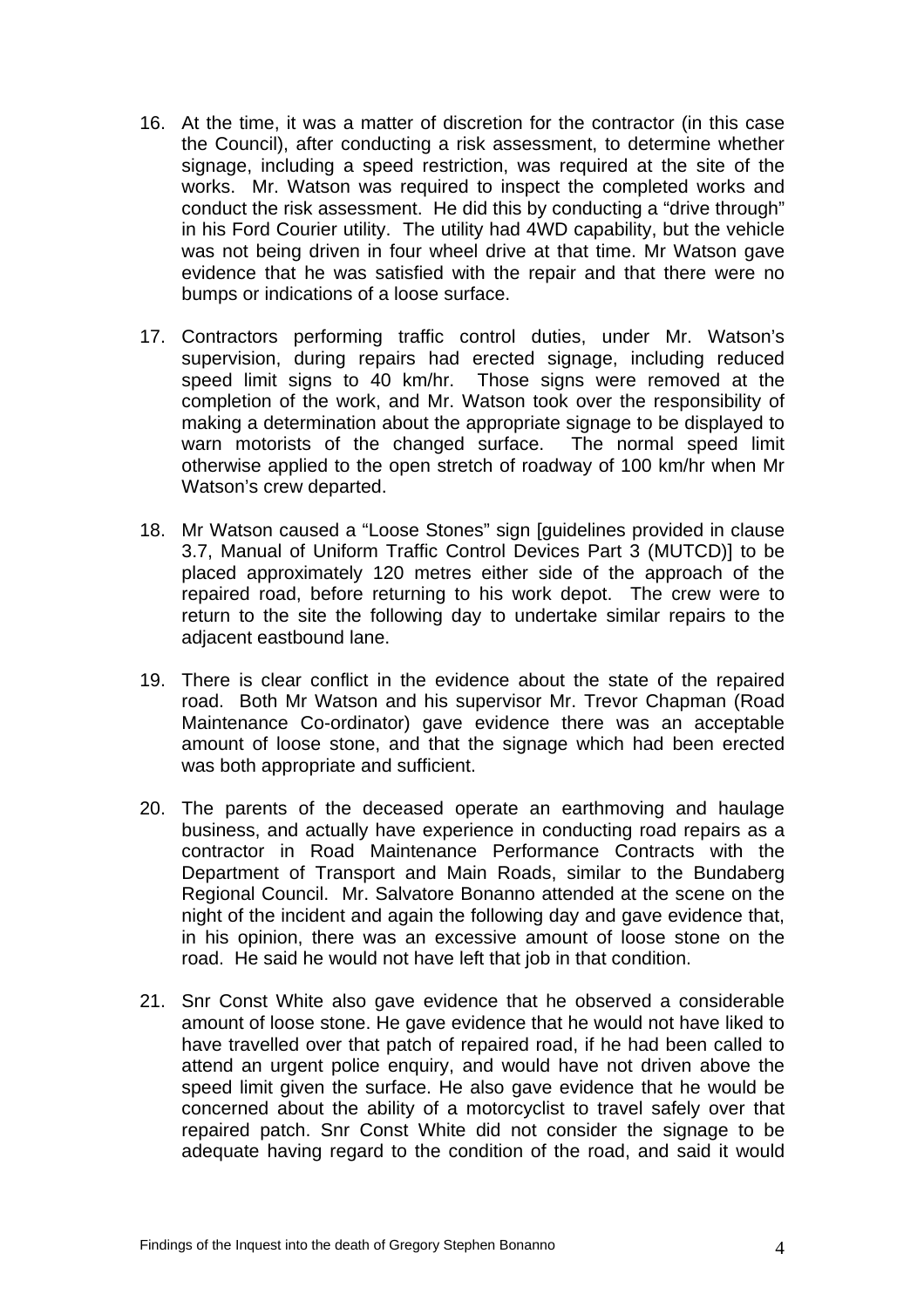have been appropriate to have a reduced speed limit sign erected together with "Slippery Surface" signs.

- 22. Sgt Marrinan was and is the officer in charge of the Gin Gin police station. He has undertaken the basic and advanced Traffic Accident Investigation courses. He was also of the view that there was an excess of loose small gravel within the area of the repaired patch, which he said he was able to freely move about with his boots. He concurred with the conclusions reached by Snr Const White.
- 23. There were a number of other road users who came forward to Police after the incident regarding the road on that afternoon/evening. Mr. Briggs drove his 2009 Holden Commodore anniversary model utility across the patch at about 6pm that night. His car appears to have been similar to Mr. Bonanno's ute. He had his cruise control set at 98klm/hr but says that it may have picked up speed going down the incline leading up to the repaired patch. He said he felt his back end 'kick' out before he regained control. He saw his digital speedometer was registering 99 km/hr. In his statement he had stated he felt like he was driving on sand. He gave oral evidence that when he got home he warned his wife, as she would be travelling over that part of the road. He said he had driven over other repaired patches with no problem, and this one was appreciably different. He said the "Loose Stones" sign would not cause him to slow.
- 24. Mrs. Angela Muir was driving a Subaru sedan and was behind other vehicles: a four wheel drive and a Toyota utility. She was travelling at 80 km/hr and said that at about 5pm when she went over the repaired patch and it felt as though she was caught in the ruts left by the vehicles in front of her. She felt her car move or veer and was heading towards a tree before she was able to correct it to regain control. She did not see any signage.
- 25. Ms Rachel Bonanno (the deceased's cousin) was driving her late model Mazda 3 sedan from her workplace in Hervey Bay, heading toward a point west of the incident site. At about 6pm she passed over the repaired patch, causing her car to "fishtail". She managed to regain control of her vehicle. She had been travelling at approximately 110 km/hr when she drove over the repaired road, having slowed because she considered the left bend difficult to negotiate after coming down the sloping road. Ms. Bonanno's statement reflects that she did not consider the "Loose Stones" signage to be adequate, and noticed more signs on the road the following day.
- 26. Unfortunately, it seems that no road users contacted police or the Council about concerns with the state of the road surface. Sgt Marrinan gave evidence that there have been no recorded car accidents on that road in the 8 years he has been stationed in the area, and he did not consider the road a hazardous road.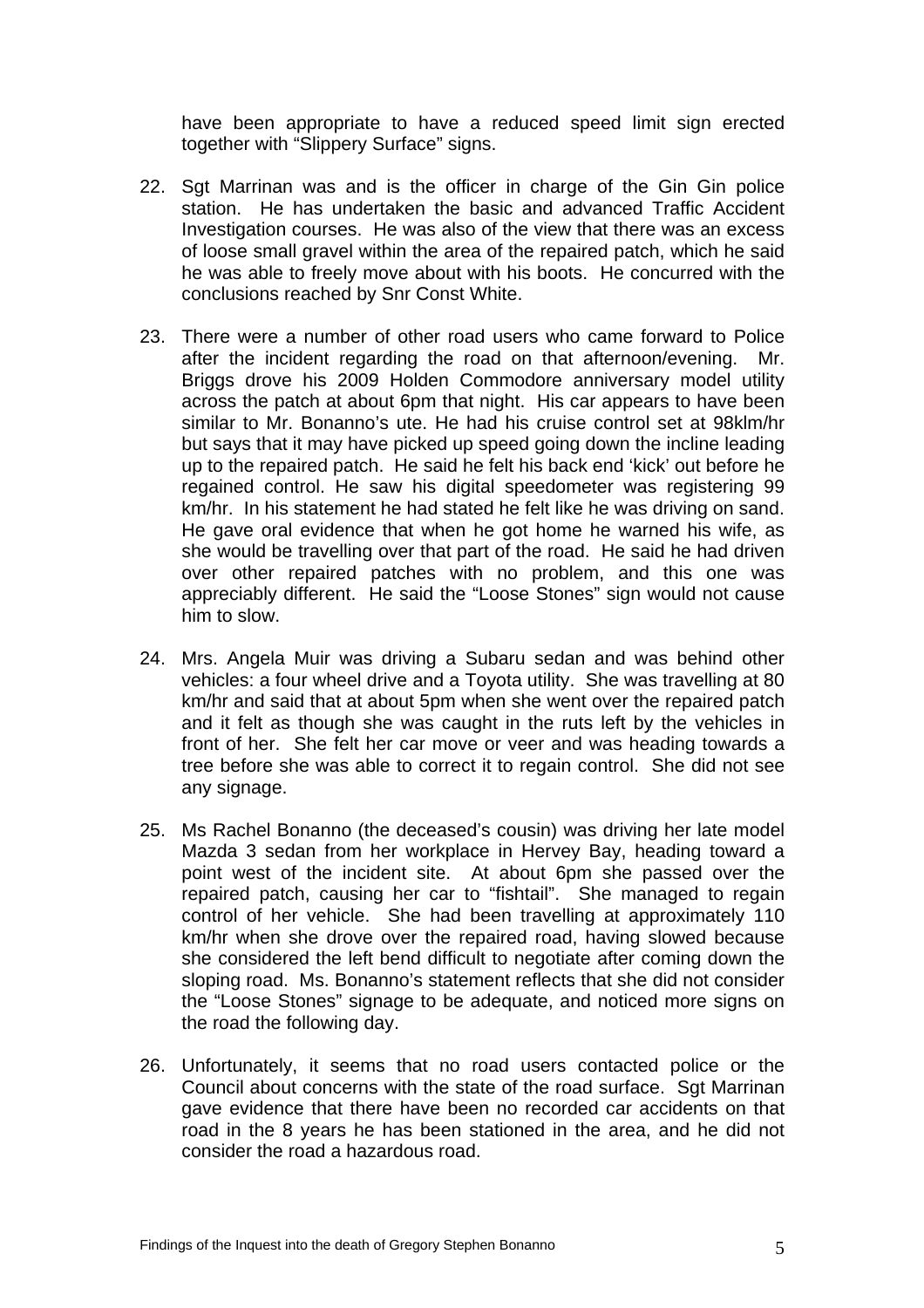27. I am satisfied on the evidence that the state of the repaired patch presented a loose surface that has resulted in the difficulties experienced by other road users on 1 June 2010 and was a factor in the incident causing the loss of life to Mr. Gregory Bonanno.

### **Adequacy of Signage**

- 28. Mr. Salvatore Bonanno gave evidence that his son was in effect fastidious in his care of all vehicles he was operating, especially his ute, and surmises his son would have touched his brakes when he was on the loose surface because he would be concerned about damage to his vehicle. He said his son did take note of road signage as he had diligently undertaken duties himself in road repair work, but would not have taken as much notice of the sign actually on display, compared with other warning signs.
- 29. Mr. Keith Hunter is employed as a roadworks inspector and crash investigator by the Department of Transport and Main Roads. He attended at the incident site the following day, and subsequently compiled a report. He said that the first thing he noticed was the amount of loose material on the repair patch. He gave evidence that the particular geometry of the incident site with the downhill gradient leading into a left hand bend and through a cutting with some limit to visibility was important to consider.
- 30. Mr. Hunter confirmed that Vericon testing had established the forces on a vehicle passing through the bend did not require a reduced advisory speed limit to be posted, clearly stating that without the repaired patch, there were no issues with the road. Mr. Hunter was of the opinion that whilst the signage erected by Mr. Watson was in compliance with the guidelines under the Manual of Uniform Traffic Control Devices [MUTCD] as they then applied, it was not sufficient in this case, and he would have preferred an 80klm/hr reduced speed limit sign to have been used.
- 31. Mr Hunter confirmed the evidence which had been given by Mr. Salvatore Bonanno and Mr Watson, and which was given by Mr. Chapman that the decision as to what was an appropriate sign depended on the circumstances presented in each area of roadway, and was a matter of discretion and interpretation. Mr. Watson gave evidence he had decided not to erect "Slippery Surface" signs, or speed reduction signs.
- 32. Mr. Hunter confirmed the MUTCD (which is drawn from accepted industry standards) is an evolving document. It is apparent from correspondence tendered by Bundaberg Regional Council [Ex 4.15] that the 30 April 2010 issue did not apply to roadworks conducted until soon after this particular incident.
- 33. Main Roads Technical Standard 11 [MRTS] was tendered at the Inquest, which replaced the Main Roads Standard Specification [MRS] from October 2010 [Ex F6]. Mr. Hunter drew to the attention of the Court the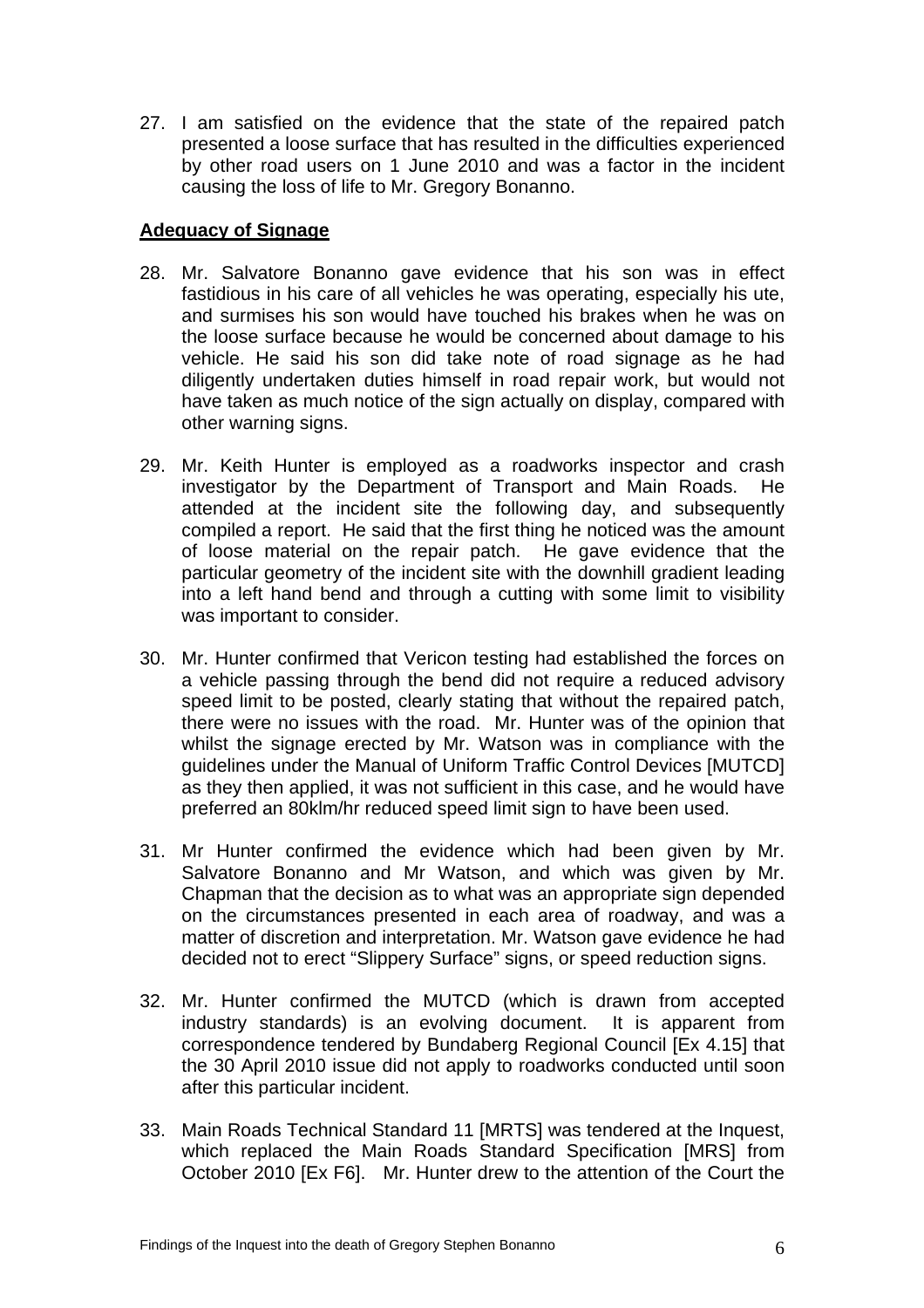requirements of the MRTS, (which are to be read in conjunction with the MUTCD), particularly at 14.6 and 14.8. The application of these standards to work similar to that conducted by Mr. Watson's crew in this case, seems to impose an obligation to erect signs reducing the speed limit to not exceed 60 km/hr for up to 24 hours and 80 km/hr for a further 24 hours after work is completed.

34. There have been significant public education programs about the need to moderate speed in roadwork areas and it is apparent that such programs need to continue.

#### **Training in Traffic Control and Management**

- 35. A question arose regarding the level of training provided by the Department of Transport and Main Roads to employees and contractors, to ensure that the workers undertaking road repair work are educated about changes to signage requirements. It was apparent that Mr. Watson was not aware of any changes to work practices in this regard. He clearly stated that almost a year after this incident he would not do anything differently. He said he thought he was to undergo a refresher course, which he was not sure he had done, but otherwise held a Level 2 Certification in traffic management.
- 36. Mr. Trevor Chapman is the co-ordinator for three work crews with the Council, each having their own leading hand/foreman such as Mr. Watson, who each decide what signage is to be put up at the completion of road repair work. Mr. Chapman told the Court he held a Level 3 Certification which he said allowed him to design a Traffic Management Plan. It was clear however that neither Mr. Chapman nor Mr Watson had gained those Certificates at the time they started discharging their duties. He seemed to have little knowledge of the changes made to the MUTCD, or to be aware of the MRTS, despite having undertaken a refresher course late last year.
- 37. It was submitted for the Department that training was the responsibility of the Council under the RMPC, to ensure that the workers were suitably qualified to undertake the work assigned to them. In addition to the training offered by the Department, Registered Training organisations (RTOs) also deliver traffic controller training and Level 1 and 2 traffic management training courses. The Department is the only provider of the Level 3 and 4 traffic management training courses. All of the courses are open to anyone. It was submitted that the MUTCD courses do not involve training in MRTS and it would seem beneficial to include in the training information on the parts of the MRTS which contain signage controls.
- 38. The Department communicates changes in its technical documents through controlled documents emailed to owners of hard copy manuals, electronically through internal daily messages, publication of changes in a change register in the manual, through the training courses and road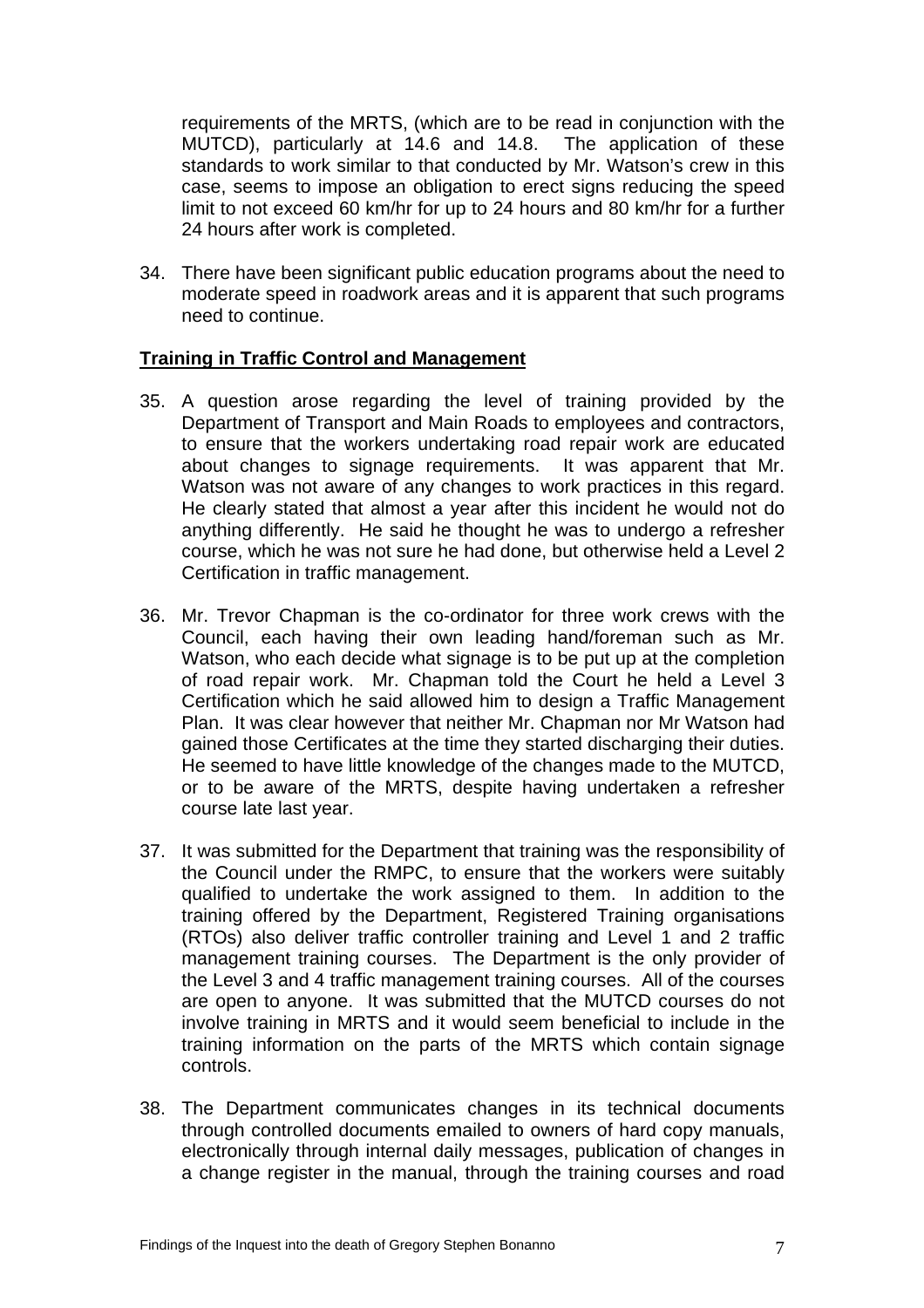show briefings to Local Governments and contractors around the State. There are 100 traffic management companies and 27,000 licensed traffic controllers in Qld. Following a report by the Workplace Rights Ombudsman, a Traffic Management Registration Scheme began on 1/6/10 with a view to ensure compliance by traffic control companies with minimum quality and safety standards. Since 1/2/11, only registered organisations are permitted to work on State-controlled roads.

39. This measure should ensure that the Department is able to ensure through its contracts and the Register that all contractors are aware of training opportunities and that courses are made available as needed, and that workers have the appropriate qualifications before undertaking the work.

#### **Speed**

40. Snr Const White in his report concluded that Mr Bonanno could have been speeding at the time of the accident. The primary information this opinion was based on was the extent of the damage to the vehicle as a result of the accident. It appeared from a reconstruction of sorts that Mr Bonanno covered the distance from his workplace to the accident site in a time which would indicate speeding for at least some of the journey. Mr Bonanno was travelling to see his fiancée and was excited about their recent engagement. He was described by his mother as a young man who liked to drive quickly and he had three speeding tickets in 3 years. Whilst there is no definitive evidence of speed at the time of the accident, it is probable that some element of speeding played a part in the accident.

#### **Findings of Fact**

- 41. Having considered all of the evidence, I am satisfied that the accident was caused by potential speeding and the inadequacy of the signage displayed as it did not require a speed restriction or appropriately warn road users of the looseness of the surface of the road.
- 42. I am further satisfied that the changes made by the Department as outlined above, both to the signage guidelines and in the formation of the Register for traffic management organisations have already addressed many of the issues under discussion in this matter.

#### *FINDINGS required by s43(2)*

I am required to find, so far as has been proved on the evidence, who the deceased persons were and when, where and how they came by their death. After consideration of all of the evidence and exhibited material, I make the following findings:

**Identity of the deceased persons**– The deceased person was Gregory Stephen BONANNO.